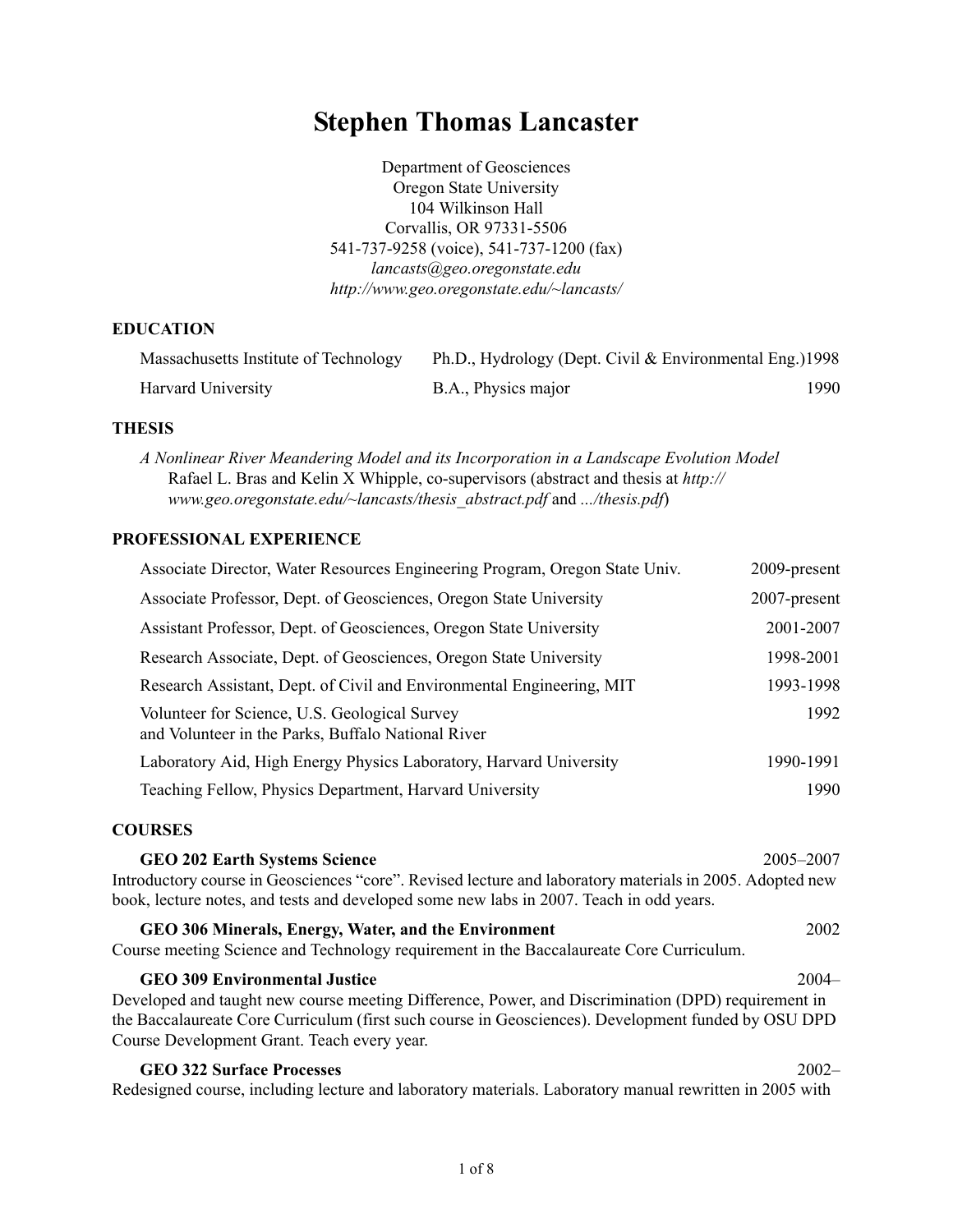additional TA funded in part by OSU L.L. Stewart Faculty Development Award. Teach every year.

**GEO 432/532 Applied Geomorphology** 2003– Course essentially designed from scratch in 2003 and completely revised to focus on river restoration and related issues in 2005. Focuses on collection and utilization of field data in written reports. Teach every year.

# **GEO 582 Geomorphology of Forests and Streams** 2006– Redesigned course in 2006. Teach in even years.

**GEO 699 Topics in Geomorphology** 2003

Seminar course focused on modeling in geomorphology. Taught once as overload.

# **GRANTS**

**National Science Foundation, Hydrological Science, \$4.3 million (\$186K to Lancaster)**2010-2015 "Water Sustainability in the Willamette Basin," J. McDonnell (PI), J. Bolte, B. Bond, A. Plantinga, and P. Mote (co-PIs) (S. Lancaster is Senior Personnel).

**National Science Foundation, Geomorphology and Land-use Dynamics, \$27,196** 2010-2011 Supplemental award for "Sediment Storage at the Transition Between Debris-Flow and Fluvial Processes," S. Lancaster (PI).

**National Science Foundation, Geomorphology and Land-use Dynamics, \$350,959** 2009-2012 "Climatic and Geomorphic Triggeringn Mechanisms of Cascadian Periglacial Debris Flows," A. Nolin (PI), S. Lancaster, and G. Grant (co-PIs).

**USGS-IWW Small Grants Program, \$24,297** 2008-2011 "The Influence of Sediment Deposition on the Emergence Success of Juvenile Salmonids," S. Lancaster (PI) and C. May (co-PI).

**National Science Foundation, Geomorphology and Land-use Dynamics, \$18,000** 2007-2008 "Small Grant for Exploratory Research: Mapping the November 2006 Periglacial Debris Flows on Mount Hood and Mount Rainier," A. Nolin (PI), and S. Lancaster (co-PI).

**National Science Foundation, Geomorphology and Land-use Dynamics, \$107,538** 2007-2010 "Collaborative Research: The Role of Debris Flows in Shaping Mountainous Terrain," S. Lancaster (with G. Tucker, U. Colorado at Boulder).

**National Park Service, \$36,200** 2007-2008 "Modeling a Channel Migration Corridor for the 59-mile Segment of the Missouri National Recreation River," S. Lancaster (PI), R. Jacobson (co-PI), T. Cole, and R. Inglis.

**Watershed Research Cooperative, Oregon State University, \$23,000** 2007-2008 "Sediment sources and sinks observed through LiDAR in Trask River Watershed Study Area," S. Lancaster.

**National Science Foundation, Ocean Tech. & Interdisciplinary Coord., \$19,981** 2007-2008 "Evaluation of Optical Fiber Distributed Temperature Sensors (DTS) as a Tool to Constrain Heat and Mass Transport Between Sediments and the Overlying Water Column," A. Trehu (PI), R. Haggerty, S. Lancaster, and J. Selker (co-PIs).

**National Council for Air and Stream Improvement, Inc., \$15,000** 2006-2007 "Application of the CHILD model to determine the probability of wood and sediment delivery to a critical reach," S. Lancaster.

| Australian Research Council, AU \$1,484,016 (my share $=$ AU \$19,000) | 2006-2010 |
|------------------------------------------------------------------------|-----------|
|------------------------------------------------------------------------|-----------|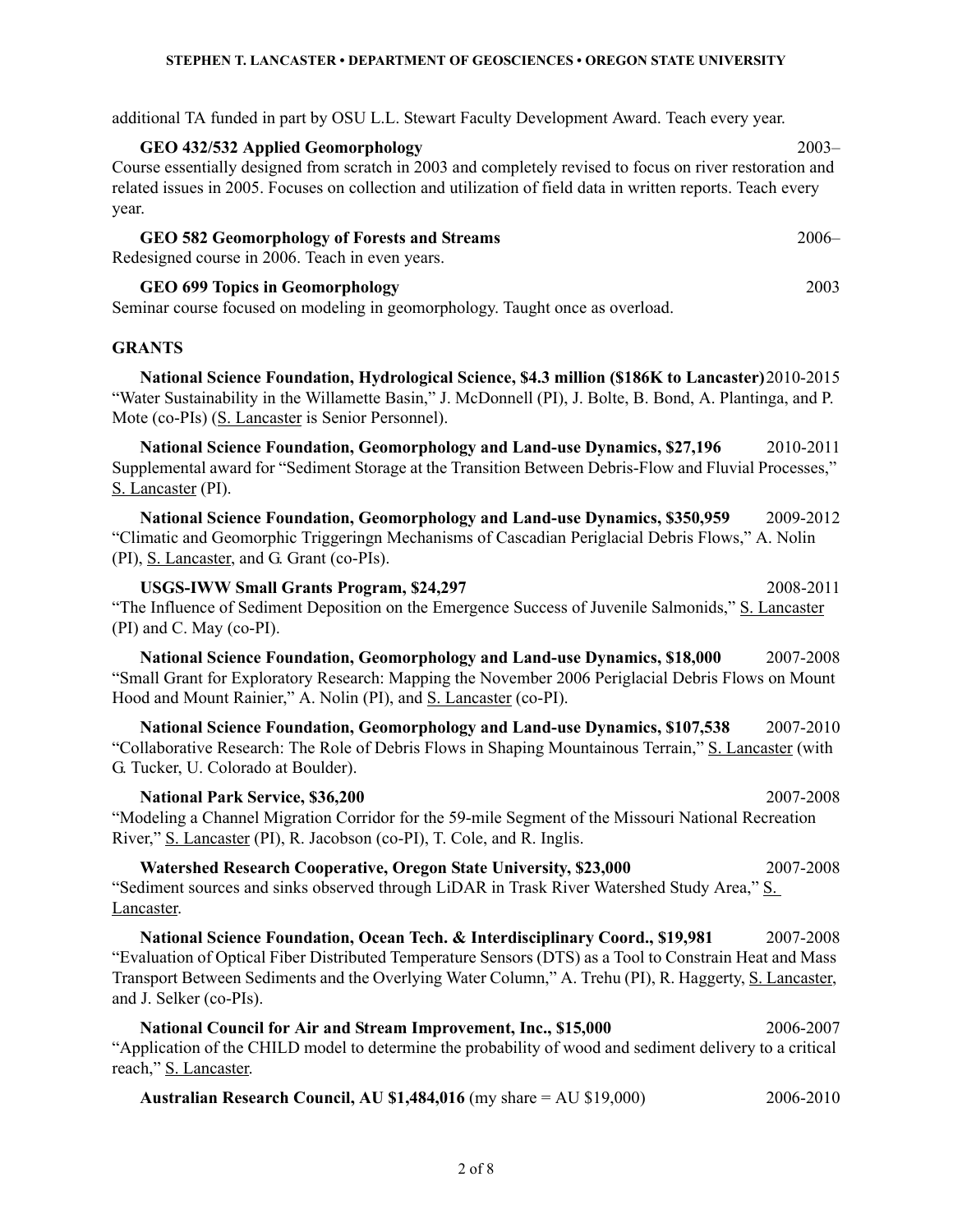"TERRESIM: A simulation system for understanding and managing interactions between runoff, vegetation, soils and climate in a changing environment," G. Willgoose (fellowship recipient), P. Binning, S. Lancaster, M. Kirkby, and P. Bishop (partner investigators).

**National Science Foundation, Geomorphology and Land-use Dynamics, \$289,260** 2006-2009 "Sediment Storage at the Transition Between Debris-Flow and Fluvial Processes," S. Lancaster.

| National Science Foundation, Hydrologic Sciences, \$80,000<br>"Heat Budget in the Hyporheic Zone of a Large, Gravel-Bed River," S. Lancaster (PI) and R. Haggerty<br>$(co-PI)$ .                   | 2006-2009 |
|----------------------------------------------------------------------------------------------------------------------------------------------------------------------------------------------------|-----------|
| <b>USDI Bureau of Land Management, \$20,474</b><br>"Forest Management Effects on Peak Storm Flows and Consequent Effects on Stream Channel<br>Morphology," S. Lancaster.                           | 2005-2006 |
| <b>Oregon Department of Environmental Quality, \$61,000</b><br>"Investigation of the Temperature Impact of Hyporheic Flow," S. Lancaster (PI) and R. Haggerty (co-PI).                             | 2005      |
| <b>OSU L.L. Stewart Faculty Development Award, \$2200</b><br>"Active Learning Component for Laboratories in a Medium-Enrollment, Required Course for Geosciences<br>Majors," S. Lancaster.         | 2005      |
| <b>USDA Forest Service-OSU cooperative agreement, \$499,415</b><br>"Geomorphic response to changing water and sediment regimes," S. Lancaster and G. Grant (USFS).                                 | 2004-2009 |
| <b>OSU Technology Resource Fee grant, \$10,565</b><br>"Enhanced Classroom for the Department of Geosciences," S. Lancaster.                                                                        | 2004      |
| <b>OSU Undergraduate Research Innovation Scholarship Creativity, \$1000</b><br>"Mapping valley deposit surface ages with dendrochronology," Z. Gray (S. Lancaster, advisor).                       | 2003      |
| OSU Difference, Power, and Discrimination Curriculum Development Grant, \$3,000<br>"Developing a course on environmental justice in the Department of Geosciences," S. Lancaster.                  | 2003      |
| Northwest Academic Computing Consortium, \$10,000<br>"Simulating landscape evolution in the classroom with the Channel-Hillslope Integrated Landscape<br>Development (CHILD) model," S. Lancaster. | 2003-2004 |
| <b>Portland General Electric, \$134,000</b><br>"Impacts of removing Marmot Dam," S. Lancaster.                                                                                                     | 2002-2005 |

#### **RECENT COLLABORATORS**

Linda Ashkenas (OSU), Rafael Bras (MIT), John Bolte (OSU), Nathan Casebeer (OSU), Quintijn Clevis (Shell), Sky Coyote (freelance), Roger Denlinger (USGS CVO), Arnaud Desitter (Oxford), Kevin Farthing (OSU), Walter Frueh (OSU), Nicole Gasparini (Tulane), Gordon Grant (USDA PNW), Stan Gregory (OSU), Roy Haggerty (OSU), Robert Jacobson (USGS CERC), Anne Jefferson (UNC-Charlotte), Gary Lock (Oxford), Christine May (JMU), Anne Nolin (OSU), John Selker (OSU), Anne Trehu (OSU), Gregory Tucker (CU-Boulder), Emily Underwood (OSU), Rose Wallick (OSU), Garry Willgoose (U. Newcastle).

# **STUDENTS**

| Likun Chen, M.S., Geography     | $2010$ -present |
|---------------------------------|-----------------|
| John Zunka, M.S., Geology       | 2008-present    |
| J. Rose Wallick, Ph.D., Geology | 2007-present    |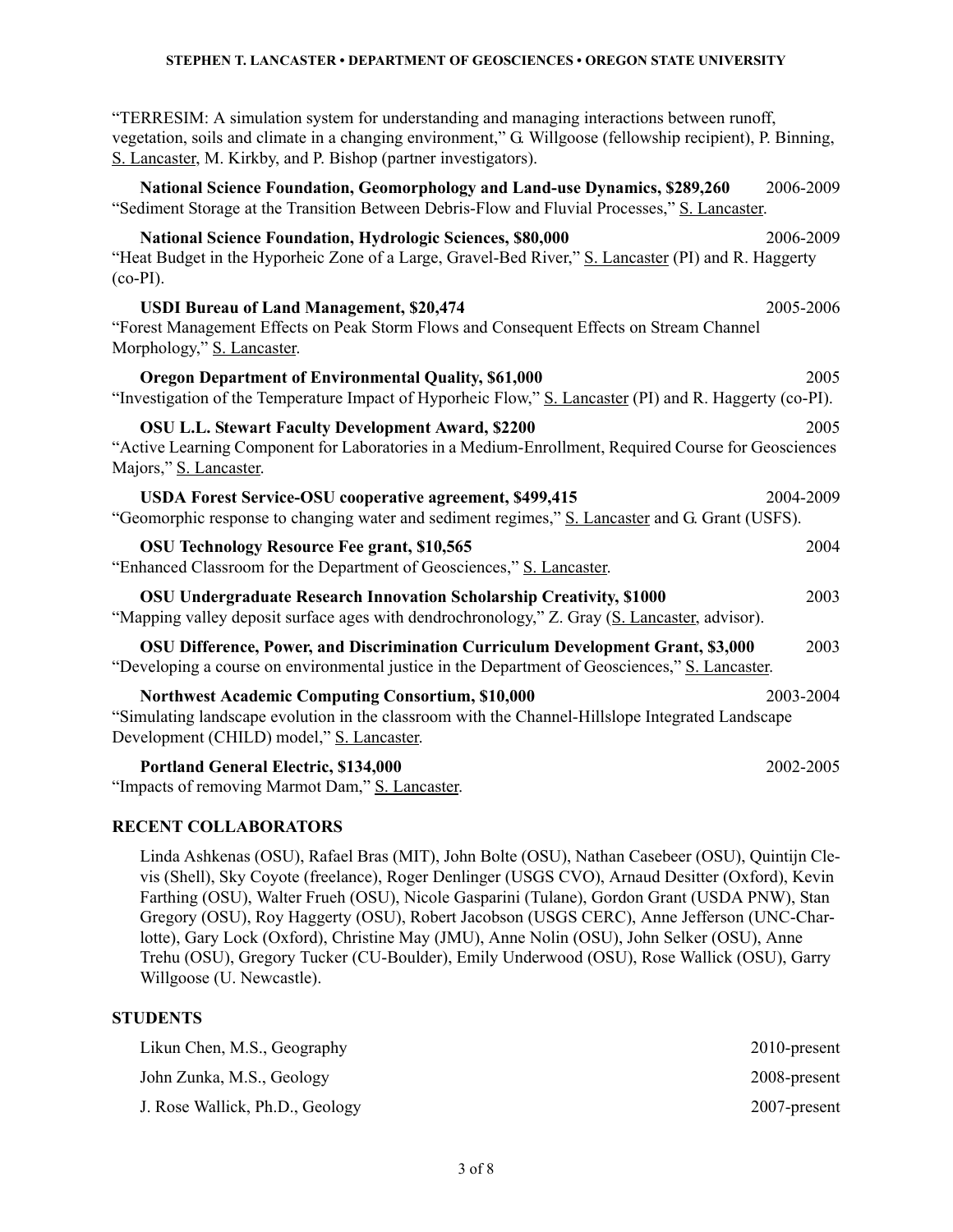| W. Terry Frueh, Ph.D., Water Resources Engineering                 | 2007-present |
|--------------------------------------------------------------------|--------------|
| Graysen Squeochs, M.S., Water Resources Science (with R. Haggerty) | 2006-present |
| Emily Underwood, M.S., Geology                                     | 2005-2007    |
| Kevin Farthing, M.S., Environmental Engineering                    | 2005-2006    |
| Colin MacLaren, M.S., Geography                                    | 2004-present |
| Anne Jefferson, Ph.D., Geology (with G. Grant, USFS)               | 2002-2006    |
| Nathan Casebeer, M.S., Geology                                     | 2002-2004    |
| J. Rose Wallick, M.S., Geology and Bioengineering                  | 2001-2004    |

# **RECENT INVITED PRESENTATIONS AND WORKSHOPS**

Special session on debris flows, Geological Society of America Annual Meeting, Denver, November, 2010.

Seminar series, USGS Oregon Water Science Center, Portland, November, 2009*.*

Seminar series, USGS Oregon Water Science Center, Portland, November, 2008.

Special seminar, School of Engineering, U. Newcastle, Australia, October, 2008.

Applied Math Seminar, OSU, November, 2007.

Meeting on thermal pollution credit trading sponsored by the Willamette Partnership, OSU, June, 2006.

# **PROFESSIONAL ORGANIZATIONS**

| American Geophysical Union                                              | 1993-present |
|-------------------------------------------------------------------------|--------------|
| Geological Society of America                                           | 2009-present |
| Society for the Advancement of Chicanos and Native Americans in Science | 2003-2004    |
| American Indian Science and Engineering Society                         | 1993-1994    |

# **SYNERGISTIC ACTIVITIES**

**Associate Editor, Journal of Geophysical Research - Earth Surface** 2009-present Assign reviewers and make recommendations for papers, particularly those addressing debris flows and landscape evolution.

**Core Member, Terrestrial Working Group( TWG), CSDMS** 2007-present Attended both annual meetings and led breakout sessions for the Community Surface Dynamics Modeling System (CSDMS) TWG. Worked with TWG leader, Greg Tucker, to devise annual meeting strategies. Helped write and edit TWG's annual report.

**Temperature Total Maximum Daily Load, Willamette River, Oregon** 2005-present Made several presentations to and met with Oregon Dept. Environmental Quality, municipal clean water agencies, and other stakeholders regarding formulation of new rules for stream temperature regulation of the Willamette River, Oregon, and development of a scheme for trading pollution and restoration credits.

**Developer, Channel-Hillslope Integrated Landscape Development (CHILD) Model** 1996-present One of the original group of four scientists (others, R.L. Bras, N.M. Gasparini, G.E. Tucker) that designed and programmed this modeling "toolbox" for landscape evolution at MIT and, subsequently, elsewhere.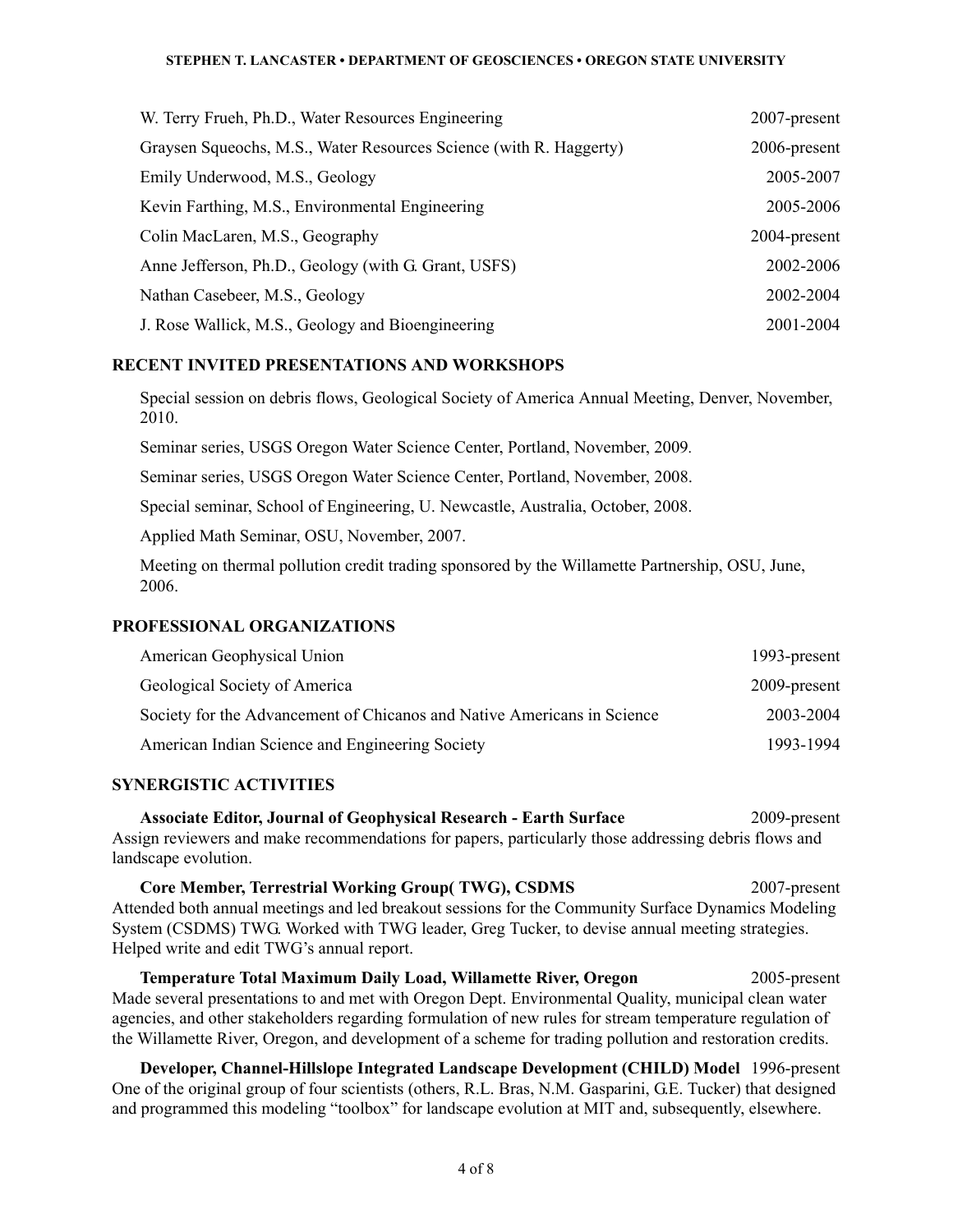Designed and implemented algorithms for meandering over geologic time, movement of points with dynamic remeshing, debris-flow runout, and incorporation of vegetation, among others. Recently directed the development of a graphical user interface that will allow classroom use of the CHILD model.

# **Coastal Landscape Analysis and Modeling Study (CLAMS)** 1998-present

Participate as a "PI" in this project uniting foresters, ecologists, economists, sociologists, and geomorphologists and funded by the Oregon Department of Forestry and the U.S. Forest Service's Northwest Forest Plan. Adapted CHILD model to problems of forest-geomorphology interactions influencing aquatic habitat. Make presentations to and attend meetings with participants from federal and state agencies, local watershed councils, forest industry, and non-governmental organizations.

**Difference, Power and Discrimination (DPD) Program, OSU** 2001-present Attended two workshop series for pedagogical development and incorporation of curricular materials for teaching issues of difference, power, and discrimination in the classroom. Awarded a DPD Curriculum Development Grant for the development of a "DPD" course on environmental justice in the Department of Geosciences. Developed course, GEO 309 Environmental Justice, which meets the DPD requirement in OSU's Baccalaureate Core Curriculum.

**Faculty Advisor, American Indian Science and Engineering Society, OSU Chapter** 2002-2008 Attend weekly meetings. Supervise and assist activities including retreats, pow-wows, and regional and national meetings.

#### **AWARDS AND HONORS**

| L.L. Stewart Faculty Development Award, OSU (\$2200 for lab manual development)  | 2005    |
|----------------------------------------------------------------------------------|---------|
| GE Fund Junior Faculty Coupon (\$15,000 start-up funds upon faculty appointment) | 1998    |
| American Geophysical Union Outstanding Student Paper Award, Hydrology section    | 1996    |
| National Science Foundation Minority Graduate Research Honorable Mention         | 1993    |
| <b>MIT Minority Graduate Fellowship</b>                                          | 1992-93 |
| Parsons Fellowship, MIT                                                          | 1992-93 |
| Graduated Cum Laude in General Studies, Harvard University                       | 1990    |
| Harvard College Scholarship for academic achievement of high distinction         | 1988-89 |
| National Merit Scholarship                                                       | 1985-86 |

# **PUBLICATIONS (PEER-REVIEWED)**

Tucker, G.E., S.W. McCoy, A.C. Whittaker, G.P. Roberts, S.T. Lancaster, and R. Phillips, 2011. Geomorphic significance of post-glacial bedrock scarps on normal-fault footwalls, *Journal of Geophysical Research*, in press.

Lancaster, S.T., E.F. Underwood, and W.T. Frueh, 2010. Sediment reservoirs at mountain stream confluences: Dynamics and effects of tributaries dominated by debris flow and fluvial processes, *Geological Society of America Bulletin*, *122*(11/12), 1775–1786, doi: 10.1130/B30175.1. (*http:// bulletin.geoscienceworld.org/cgi/content/full/122/11-12/ 1775?ijkey=rIbtPzz2RZmak&keytype=ref&siteid=gsabull*)

Jefferson, A., G.E. Grant, S.L. Lewis, and S.T. Lancaster, 2010. Coevolution of hydrology and topography on a basalt landscape in the Oregon Cascade Range, USA. *Earth Surface Processes and Landforms*, *35*, 803-816, doi:10.1002/esp.1976 . (*http://www.geo.oregonstate.edu/~lancasts/*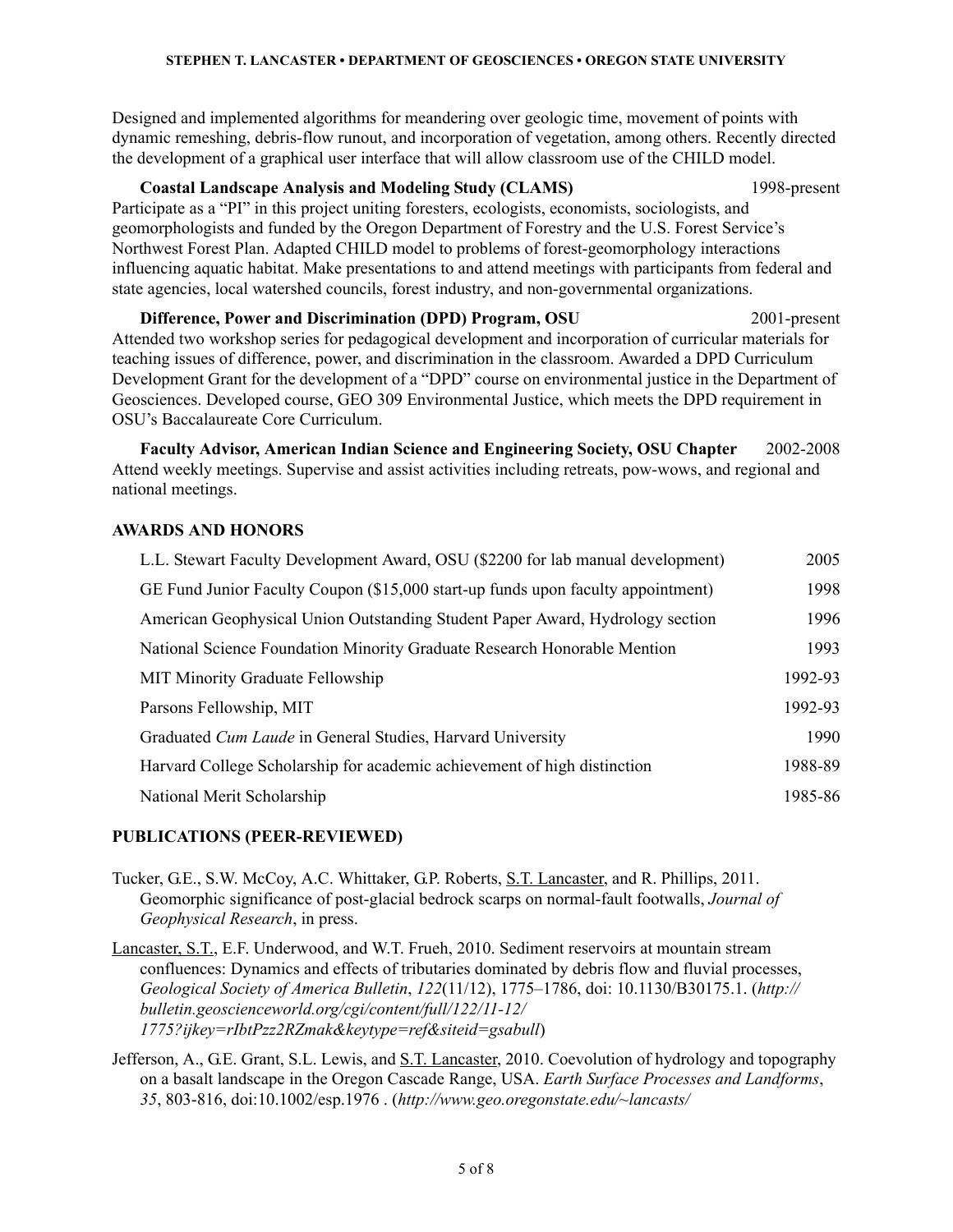*Jefferson\_EtAl\_ESPL\_online\_2010.pdf*)

- Lancaster, S.T., 2008. Evolution of sediment accommodation space in steady-state bedrock-incising valleys subject to episodic aggradation. *Journal of Geophysical Research*, *113*, F04002, doi:10.1029/ 2007JF000938. (*http://www.geo.oregonstate.edu/~lancasts/ Lancaster\_2007JF000938\_JGR\_2008.pdf*)
- Lancaster, S.T., and N.E. Casebeer, 2007. Sediment storage and evacuation in headwater valleys at the transition between debris-flow and fluvial processes. *Geology*, *35*(11), 1027-1030, doi:10.1130/ G239365A.1. (*http://www.geo.oregonstate.edu/~lancasts/Lancaster\_Geology\_2007.pdf*, *http:// www.geo.oregonstate.edu/~lancasts/Lancaster\_Geology\_2007\_Supplementary\_Material.pdf*)
- Wallick, J.R., G.E. Grant, S.T. Lancaster, J.P. Bolte, and R.P. Denlinger, 2007. Patterns and controls on historical change in a large river, Willamette River, Oregon, USA, in *Large Rivers: Geomorphology and Management*, edited by A. Gupta, John Wiley & Sons, Ltd., Hoboken. (*http:// www.geo.oregonstate.edu/~lancasts/Wallick\_etal\_Willamette\_Large\_Rivers.pdf*)
- Clevis, Q., G. Tucker, G. Lock, S. Lancaster, N. Gasparini, A. Desitter, and R. Bras, 2006. Geoarchaeological simulation of meandering river deposits and settlement distributions: A threedimensional approach. *Geoarchaeology: An International Journal*, *21*(8), 843-874, doi:10.1002/ gea.20142. (*[http://www.geo.oregonstate.edu/~lancasts/Clevis\\_EtAl\\_Geoarch\\_21\\_2006.pdf](http://www.colorado.edu/geolsci/gtucker/preprints/Clevis_etal_geoarch_2005_txt_figs.pdf)*)
- Lancaster, S.T., and G.E. Grant, 2006. Debris dams and the relief of headwater streams, *Geomorphology*, *82*, 84-97, doi:10.1016/j.geomorph.2005.08.020. (special issue: The Hydrology and Geomorphology of Bedrock Rivers, edited by P.A. Carling) (*[http://www.geo.oregonstate.edu/~lancasts/](http://www.geo.oregonstate.edu/~lancasts/Lancaster_Grant_debris_dams_Geomorphology_2006_in_press.pdf) [Lancaster\\_Grant\\_debris\\_dams\\_Geomorphology\\_82\\_2006.pdf](http://www.geo.oregonstate.edu/~lancasts/Lancaster_Grant_debris_dams_Geomorphology_2006_in_press.pdf)*) *INVITED.*
- Wallick, J.R., S.T. Lancaster, and J.P. Bolte, 2006. Determination of bank erodibility for natural and anthropogenic bank materials using a model of lateral migration and observed erosion along the Willamette River, Oregon, USA, *River Research and Applications*, *22*(6), 631-649, doi:10.1002/ rra.925. (*[http://www.geo.oregonstate.edu/~lancasts/](http://www.geo.oregonstate.edu/~lancasts/Wallick_EtAl_Bank_Erodibility_RRA_22_2006.pdf) [Wallick\\_EtAl\\_Bank\\_Erodibility\\_RRA\\_22\\_2006.pdf](http://www.geo.oregonstate.edu/~lancasts/Wallick_EtAl_Bank_Erodibility_RRA_22_2006.pdf)*)
- Clevis, Q., G.E. Tucker, S.T. Lancaster, A. Desitter, N. Gasparini, and G. Lock, 2006. A simple algorithm for the mapping of TIN data onto a static grid; applied to the stratigraphic simulation of river meandering deposits, *Computers and Geosciences*, *32*(6), 749-766, doi:10.1016/j.cageo.2005.05.012. (*[http://www.geo.oregonstate.edu/~lancasts/Clevis\\_EtAl\\_CompGeosci\\_32\\_2006.pdf](http://www.geo.oregonstate.edu/~lancasts/Clevis_EtAl_CompGeosci_32_2006.pdf)*)
- Lancaster, S.T., S.K. Hayes, and G.E. Grant, 2003. Effects of wood on debris flow runout in small mountain watersheds, *Water Resources Research*, *39*(6), 1168, doi:10.1029/2001WR001227. (*[http://](http://www.geo.oregonstate.edu/~lancasts/2001WR001227_lancaster_effwooddf.pdf) [www.geo.oregonstate.edu/~lancasts/2001WR001227\\_lancaster\\_effwooddf.pdf](http://www.geo.oregonstate.edu/~lancasts/2001WR001227_lancaster_effwooddf.pdf)*)
- Lancaster, S.T., and G.E. Grant, 2003. You want me to predict what? in *Prediction in Geomorphology*, edited by P.R. Wilcock and R.M. Iverson, pp. 41-50 (DOI: 10.1029/135GM04), American Geophysical Union, Washington. (*[http://www.geo.oregonstate.edu/~lancasts/CH4\\_Layout.pdf](http://www.geo.oregonstate.edu/~lancasts/CH4_Layout.pdf)*)
- Lancaster, S.T., and R.L. Bras, 2002. A simple model of river meandering and its comparison to natural channels, *Hydrological Processes*, *16*(1), 1-26. (*[http://www.geo.oregonstate.edu/~lancasts/](http://www.geo.oregonstate.edu/~lancasts/LancasterBras2002_fmtd.pdf) [LancasterBras2002\\_fmtd.pdf](http://www.geo.oregonstate.edu/~lancasts/LancasterBras2002_fmtd.pdf)*)
- Tucker, G.E., S.T. Lancaster, N.M. Gasparini, and R.L. Bras, 2001b. The channel-hillslope integrated landscape development (CHILD) model, *Landscape Erosion and Evolution Modeling*, ed. by R.S. Harmon and W.W. Doe, III, pp. 349-388, Kluwer Academic/Plenum Publishers, New York. (*[http://](http://www.colorado.edu/geolsci/gtucker/preprints/child01nofigs.doc) [www.colorado.edu/geolsci/gtucker/preprints/child01nofigs.doc](http://www.colorado.edu/geolsci/gtucker/preprints/child01nofigs.doc)* and *[http://www.colorado.edu/geolsci/](http://www.colorado.edu/geolsci/gtucker/preprints/child01caps+figs.pdf) [gtucker/preprints/child01caps+figs.pdf](http://www.colorado.edu/geolsci/gtucker/preprints/child01caps+figs.pdf)*)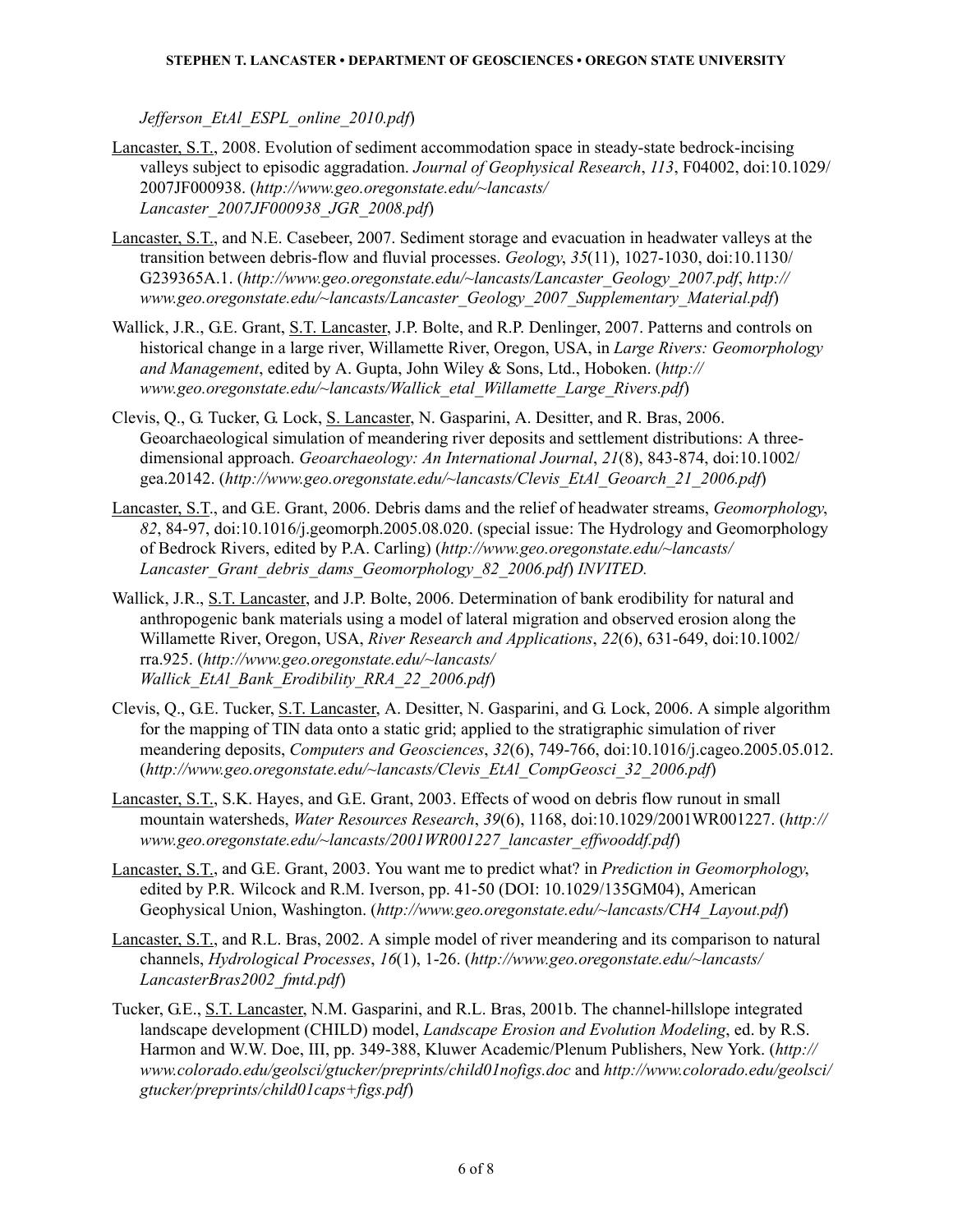- Tucker, G.E., S.T. Lancaster, N.M. Gasparini, R.L. Bras, and S.M. Rybarczyk, 2001a. An object-oriented framework for hydrologic and geomorphic modeling using triangulated irregular networks, *Computers and Geosciences*, 27(8), 959-973. (*[http://www.geo.oregonstate.edu/~lancasts/](http://www.geo.oregonstate.edu/~lancasts/Tucker_EtAl_CompGeosci_27_2001.pdf) [Tucker\\_EtAl\\_CompGeosci\\_27\\_2001.pdf](http://www.geo.oregonstate.edu/~lancasts/Tucker_EtAl_CompGeosci_27_2001.pdf)*)
- Lancaster, S.T., S.K. Hayes, and G.E. Grant, 2001. Modeling sediment and wood storage and dynamics in small mountainous watersheds, *Geomorphic Processes and Riverine Habitat*, ed. by J.M. Dorava, D.R. Montgomery, B.B. Palcsak, and F.A. Fitzpatrick, pp. 85-102, American Geophysical Union, Washington. (*[http://www.geo.oregonstate.edu/~lancasts/SedWoodDynStor\\_fin.pdf](http://www.geo.oregonstate.edu/~lancasts/SedWoodDynStor_fin.pdf)*)

# **REPORTS (NOT PEER-REVIEWED)**

- Lancaster, S.T., R.B. Jacobson, and S. Coyote, 2009. *Modeling a Channel Migration Corridor for the 59- Mile Segment of the Missouri National Recreation River*, Final Report to National Park Service, Oregon State University, Corvallis, 103 pp.
- Lancaster, S., R. Haggerty, S. Gregory, K.T. Farthing, and S. Biorn-Hansen, 2005. *Investigation of the Temperature Impact of Hyporheic Flow: Using Groundwater and Heat Flow Modeling and GIS Analyses to Evaluate Temperature Mitigation Strategies on the Willamette River, Oregon*, Final Report to Oregon Dept. Environmental Quality, Oregon State University, Corvallis, 104 pp. (*[http://](http://www.geo.oregonstate.edu/~lancasts/Lancaster_et_al_Hyporheic_Report_for_DEQ_Final.pdf) [www.geo.oregonstate.edu/~lancasts/Lancaster\\_et\\_al\\_Hyporheic\\_Report\\_for\\_DEQ\\_Final.pdf](http://www.geo.oregonstate.edu/~lancasts/Lancaster_et_al_Hyporheic_Report_for_DEQ_Final.pdf)*)
- Tucker, G.E., N.M. Gasparini, R.L. Bras, and S.T. Lancaster, 1999. *A 3D Computer Simulation Model of Drainage Basin and Floodplain Evolution: Theory and Applications*, Technical Report for U.S. Army Construction Engineering Research Laboratories. (*<http://platte.mit.edu/~child/Lit/report99.html>*)
- Tucker, G., N. Gasparini, S. Lancaster, and R. Bras, 1997. *An Integrated Hillslope and Channel Evolution Model as an Investigative and Prediction Tool*. Year 2 annual report, DACA88-95-R-0020. Department of Civil and Environmental Engineering, Massachusetts Institute of Technology, Cambridge, Mass., irregular pagination.

# **SELECTED ABSTRACTS**

- Nolin, A.W., G.E. Grant, and S.T. Lancaster, 2010. Melting mountains: LiDAR mapping and characterization of the periglacial debris flows on Mt. Rainier, Washington and Mt. Hood, Oregon, *GSA Abstracts with Programs, 42*(5), 37 (Paper No. 7-4). *INVITED*.
- Lancaster, S.T., G.E. Grant, G.E. Tucker, W.T. Frueh, S.W. McCoy, and A.C. Whittaker, Episodicity and geologic timescales: Implications of debris flows for landscape evolution, *GSA Abstracts with Programs, 42*(5), 385 (Paper No. 156-8). *INVITED*.
- Frueh, W.T., and S.T. Lancaster, 2010. Quantifying charcoal budgets in steepland watersheds: Field measurements and modeling of coupled sediment-charcoal transport and storage in the Oregon Coast Range, *GSA Abstracts with Programs, 42*(5), 159 (Paper No. 62-10).
- McCoy, S., G. Tucker, A. Whittaker, S. Lancaster, G. Roberts, and P. Cowie, 2010. Debris flows and landscape evolution: Insight from topographic analysis, millennial erosion rates and grain-scale flow mechanics, *Geophysical Research Abstracts*, *12*, EGU2010.
- Lancaster, S.T., E.F. Underwood, and W.T. Frueh, 2009. Sediment reservoirs at mountain stream confluences: Dynamics and effects of tributaries dominated by debris flow and fluvial processes, *Eos Trans. AGU*, *90*(52), Fall Meet. Suppl., Abstract EP53E-08.
- Zunka, J.P., D. Tullos, and S. Lancaster, 2009. Effects of small sediment barrier removal on geomorphic complexity and habitat diversity, *Eos Trans. AGU*, *90*(52), Fall Meet. Suppl., Abstract H51G-0853.